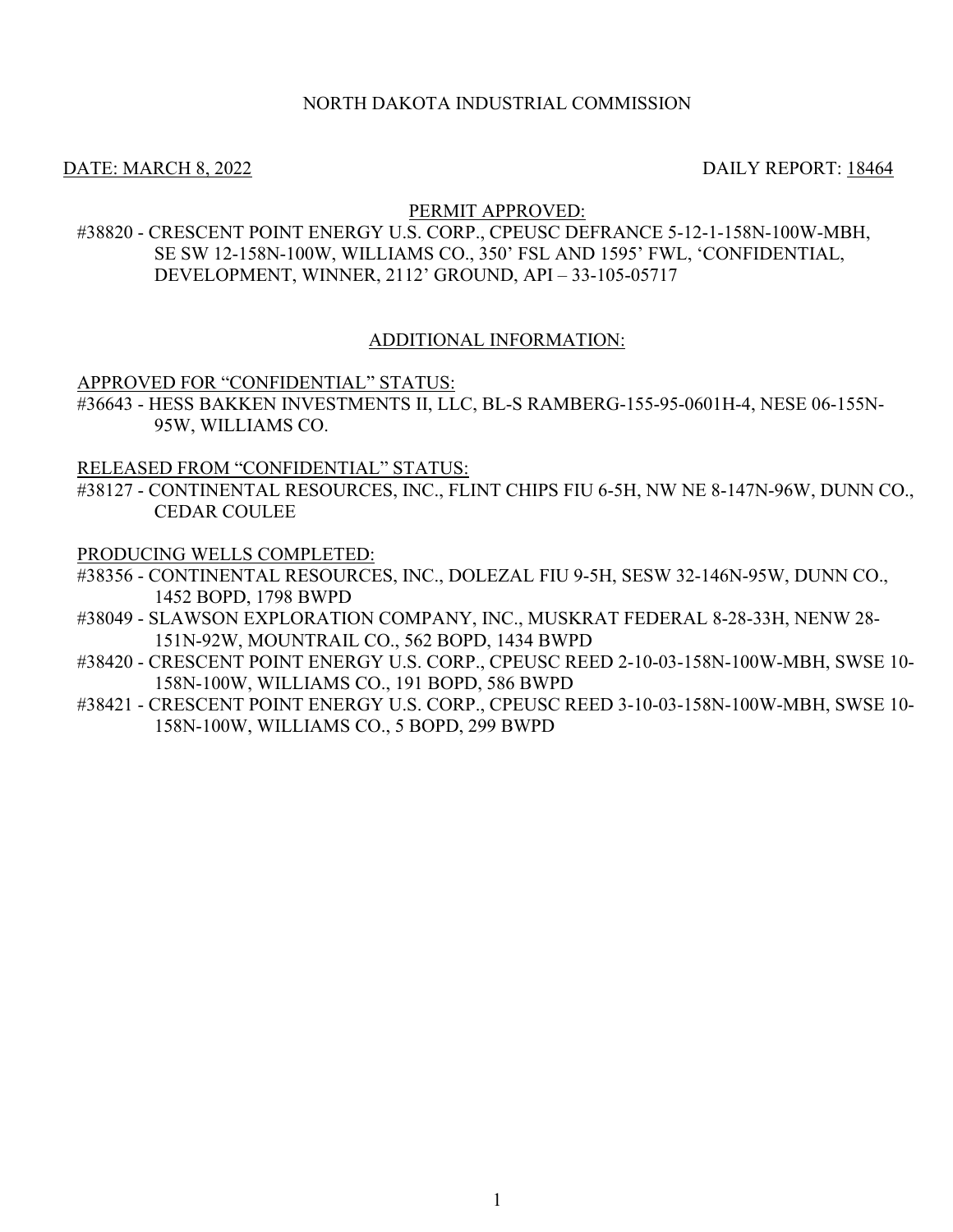\*Well data published at dmr.nd.gov/oilgas is now updating however Active Drilling Rigs, and rig viewing on the GIS Map Server are still impacted.

# When an estimated date of repair is available, we will update this service notice.

**If you have questions emai[l oilandgasinfo@nd.gov](mailto:oilandgasinfo@nd.gov)**

3/8/2022 – 33 ACTIVE RIGS

#### **COLUMN DEFINITIONS:**

**RIG ID** – Refers to the name of the rig.

**Well Operator** – Refers to the operator of the well where rig is located.

**Well name & Number** – Well name and number of well where rig is located.

**Current Location –** Quarter Quarter – Section – Township - Range

**County**

**File Number –** NDIC File Number of well where rig is located.

**API –** API Number of well where rig is located.

**Start Date** – The date when the **rig** started its most recent activity at the well location. This is not the spud date. Watch this video for how [to find the spud date of a well\\*](https://youtu.be/JjWwzuuMVpM). **Next Location -** Anticipated Next rig location. These are obtained from rig crews and are subject to changes determined by the operator. (MIRU – Moving in, rigging up)

|                            |                                                                |                                            | <b>CURRENT</b>     |                 | <b>FILE</b> |            | <b>START</b> | <b>NEXT</b>     |
|----------------------------|----------------------------------------------------------------|--------------------------------------------|--------------------|-----------------|-------------|------------|--------------|-----------------|
| <b>RIG ID</b>              | <b>WELL OPERATOR</b>                                           | <b>WELL NAME &amp; NUMBER</b>              | <b>LOCATION</b>    | <b>COUNTY</b>   | NO.         | <b>API</b> | <b>DATE</b>  | <b>LOCATION</b> |
| H & P 515                  | PETRO-HUNT, L.L.C.                                             | JORGENSON 158-94-2B-11-<br>1H <sub>S</sub> | SW SW 35 159N 94W  | <b>BURKE</b>    | 37371       | 3301301901 | 03/07/2022   |                 |
| <b>PATTERSON</b>           |                                                                |                                            |                    |                 |             |            |              |                 |
| 276                        | RIMROCK OIL & GAS WILLISTON LLC                                | BLOODAXE 16-3H                             | SE SE 03 147N 93W  | <b>DUNN</b>     | 33362       | 3302503265 | 03/06/2022   |                 |
| TRUE 40                    | <b>ENERPLUS RESOURCES USA</b><br><b>CORPORATION</b>            | CADMIUM 147-93-17B-20H                     | SW SE 08 147N 93W  | <b>DUNN</b>     | 37891       | 3302504091 | 02/26/2022   | #37892          |
| <b>CYCLONE 38</b>          | CONTINENTAL RESOURCES. INC.                                    | FLINT CHIPS FEDERAL 5-5H1                  | NW NE 08 147N 96W  | <b>DUNN</b>     | 38125       | 3302504169 | 02/10/2022   |                 |
| H & P 454                  | CONTINENTAL RESOURCES. INC.                                    | DENNIS FIU 15-8HSL1                        | NW NE 08 147N 96W  | <b>DUNN</b>     | 38129       | 3302504173 | 02/17/2022   |                 |
| T&S DRILLING 1             | <b>ENERPLUS RESOURCES USA</b><br><b>CORPORATION</b>            | GRIP 149-92-31C-30H                        | SW SE 31 149N 92W  | <b>DUNN</b>     | 38342       | 3302504262 | 03/05/2022   | 38343           |
| NABORS B18                 | WPX ENERGY WILLISTON, LLC                                      | <b>HALL 14-15HY</b>                        | NE NE 14 148N 94W  | <b>DUNN</b>     | 38480       | 3302504316 | 02/22/2022   |                 |
| H & P 535                  | <b>MARATHON OIL COMPANY</b>                                    | ROSSOL 24-31H                              | LOT 3 06 145N 93W  | <b>DUNN</b>     | 38623       | 3302504384 | 02/27/2022   |                 |
| NABORS X-10                | <b>MARATHON OIL COMPANY</b>                                    | VERNON 44-19TFH                            | NE NE 30 146N 93W  | <b>DUNN</b>     | 38703       | 3302504401 | 02/26/2022   |                 |
| H & P 259                  | <b>MARATHON OIL COMPANY</b>                                    | <b>COMSTOCK 14-8TFH</b>                    | NE NW 17 146N 93W  | <b>DUNN</b>     | 38709       | 3302504407 | 03/03/2022   |                 |
| <b>CYCLONE 35</b>          | <b>BOWLINE ENERGY LLC</b>                                      | LEE 151-101-8-5-4H                         | NW NE 17 151N 101W | <b>MCKENZIE</b> | 35626       | 3305308776 | 02/11/2022   |                 |
| <b>NABORS B2</b>           | <b>BURLINGTON RESOURCES OIL &amp;</b><br><b>GAS COMPANY LP</b> | LONE BEAVER 5-1-17TFH                      | SW SW 08 149N 96W  | <b>MCKENZIE</b> | 37696       | 3305309482 | 02/27/2022   |                 |
| <b>NABORS B6</b>           | <b>BURLINGTON RESOURCES OIL &amp;</b><br><b>GAS COMPANY LP</b> | SADDLE JEROME 44-9 TFH-<br><b>ULW</b>      | SE SE 09 149N 96W  | <b>MCKENZIE</b> | 37828       | 3305309526 | <b>MIRU</b>  |                 |
| <b>TRUE DRILLING</b><br>39 | <b>ENERPLUS RESOURCES USA</b><br><b>CORPORATION</b>            | SAUSAGE 151-94-16B-21H                     | SW SW 09 151N 94W  | <b>MCKENZIE</b> | 37962       | 3305309597 | 03/06/2022   |                 |
| PATTERSON<br>901           | CONTINENTAL RESOURCES. INC.                                    | <b>CLEAR CREEK FEDERAL 3-26H</b>           | NW NW 26 152N 97W  | <b>MCKENZIE</b> | 37981       | 3305309603 | 03/05/2022   |                 |